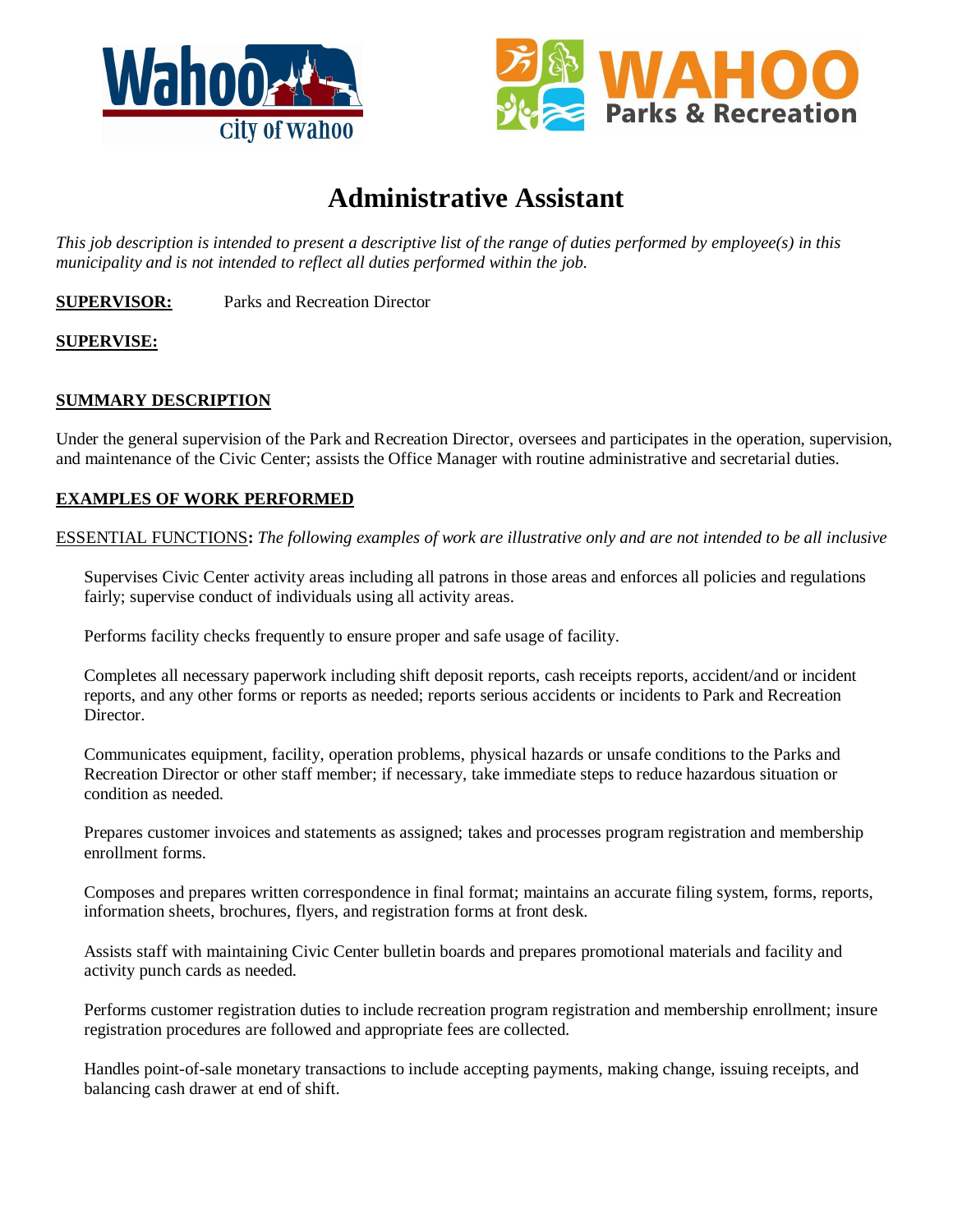Oversees facility reservation process to verify availability of select facilities and accept advance reservations, deposits and payments.

Performs reception duties to include answering the telephone, transferring calls, taking messages, and greeting facility patrons in a friendly, tactful, and courteous manner; maintains an acceptable appearance wearing approved staff apparel.

Handles initial grievances and/or disciplinary cases involving Civic Center patrons.

Assists in the orientation of Civic Center patrons to the use of the facility; conducts guided tours to new and potential Civic Center patrons; answers general questions regarding the Civic Center and memberships

Implements and performs emergency management procedures when necessary.

Assists custodial staff to insure patrons are presented with a clean, neat, and tidy facility; perform basic duties such as vacuuming carpets, sweeping and mopping floors, picking up trash, disinfecting high traffic areas, and putting away equipment as needed

Reports any mechanical problems, malfunctions, or repairs to the Buildings Maintenance Supervisor as necessary.

Performs related duties as required and assigned.

# **QUALIFICATIONS**

*The following generally describes the knowledge and ability required to enter the job and/or be learned within a short period of time in order to successfully perform the assigned duties.*

#### **Knowledge of:**

- Customer service and public relation methods and techniques.
- Department and scope of services provided.
- Records management including record keeping and filing principles.
- Principles and practices of business correspondence, English usage, spelling, grammar and punctuation.
- Basic mathematical principles.
- Office procedures, methods, and equipment including computers and applicable software applications such as word processing, spreadsheets, and databases.

#### **Ability to:**

- Planning, organizing, and implementing multi-faceted activities of Civic Center.
- Perform and complete multiple tasks and coordinate several activities at the same time.
- Work with frequent interruptions with a high degree of public contact by phone or in person.
- Plan and organize work to meet changing priorities and activities.
- Communicate clearly and concisely, both orally and in writing.
- Establish and maintain records and reports.
- Deal constructively with conflict.
- Understand and follow oral and written instructions.
- Respond tactfully, clearly, concisely and appropriately to inquiries from the public.
- Establish and maintain effective working relationships with those contacted in the course of work.

## **PHYSICAL DEMANDS AND WORKING ENVIRONMENT**

*The conditions herein are representative of those that must be met by an employee to successfully perform the essential functions of this job. Reasonable accommodations may be made to enable individuals with disabilities to perform the essential job functions.*